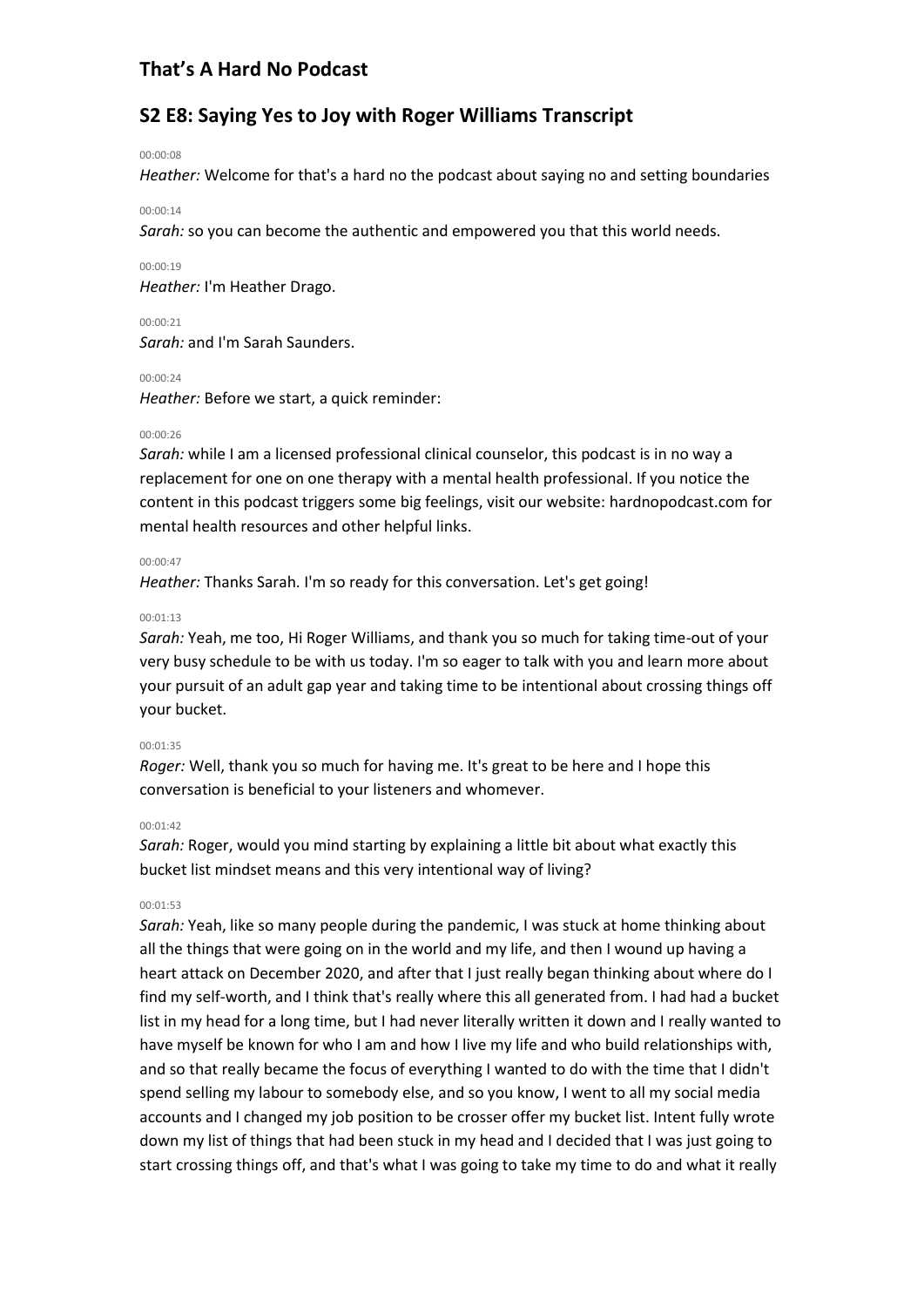## **S2 E8: Saying Yes to Joy with Roger Williams Transcript**

meant for me was doing things that brought me joy in those hours that I wasn't working and I wanted to be defined by that and known for that instead of again how I sold my labour and who sold it to.

#### 00:03:06

*Sarah:* And I want to pause for just a second because listeners, before we bring a guest on Maura, she actually does kind of pre interview screening. And Roger, while I was listening to that screening, you had mentioned that during your time of going to all of these different places, you started kind, taking selfies and sharing those with people. And one thing that I wanted to hit on was that there was a coworker of yours that you had been working with for a while and she said she looked at you and was like Roger. I have never seen you this happy and it was almost this a-ha moment of like. Wait a second. Can you take us there for a second?

#### 00:03:52

*Roger:* Yeah, actually, my coworker hates that story because winds up that actually quit my job after this conversation.

#### 00:03:58

*Heather:* and they're still stuck there right?

#### 00:04:00

*Roger:* That's right. Well, I think she was more like she felt responsible for me quitting my job. But I went on the Camino de Santiago, which, which was the number one thing on my bucket list. I've been on it for 11 years and it was the first thing I wanted to accomplish. I wanted to do something big. It's a 790 mile track across northern Spain. The vast majority of it takes 30-35 days, depending on how you do it, and I wanted, while I was on that trip I wanted to take selfies and to remember the people. That was something someone had told me that had walked before, that. That was something they had missed out on, that they didn't take as many selfies because sometimes you see people once. Sometimes you meet people for just a lunch or one time breakfast and then they're gone. But the conversations are still impactful. So I was taking all these selfies and I made an instagram reel. That was a compilation of all, was just a slideshow of all these selfies and when I got back I showed it to this co-worker I had been working with for four and a half years or so. We had very good relationship and like you said she after she was done watching it. She i've never seen you that happy and although I was glad that that's what she saw, she saw my experience. I was I was uber happy was, I was very, very excited and and I'm a communal person and I like building relationships, and so that was a big part of it for me. But at the same time I got really sad because, like in four and a half years, you've never seen me this happy and that I knew at that point something had to change, and that's when I decided to quit my job and take adult gap year, so to speak, and just do things that brought me joy.

### 00:05:44

*Heather:* So, were you at all afraid to take that step? I mean quitting your job is a pretty big deal. Or were you just so like with it? I'm like you were just ready.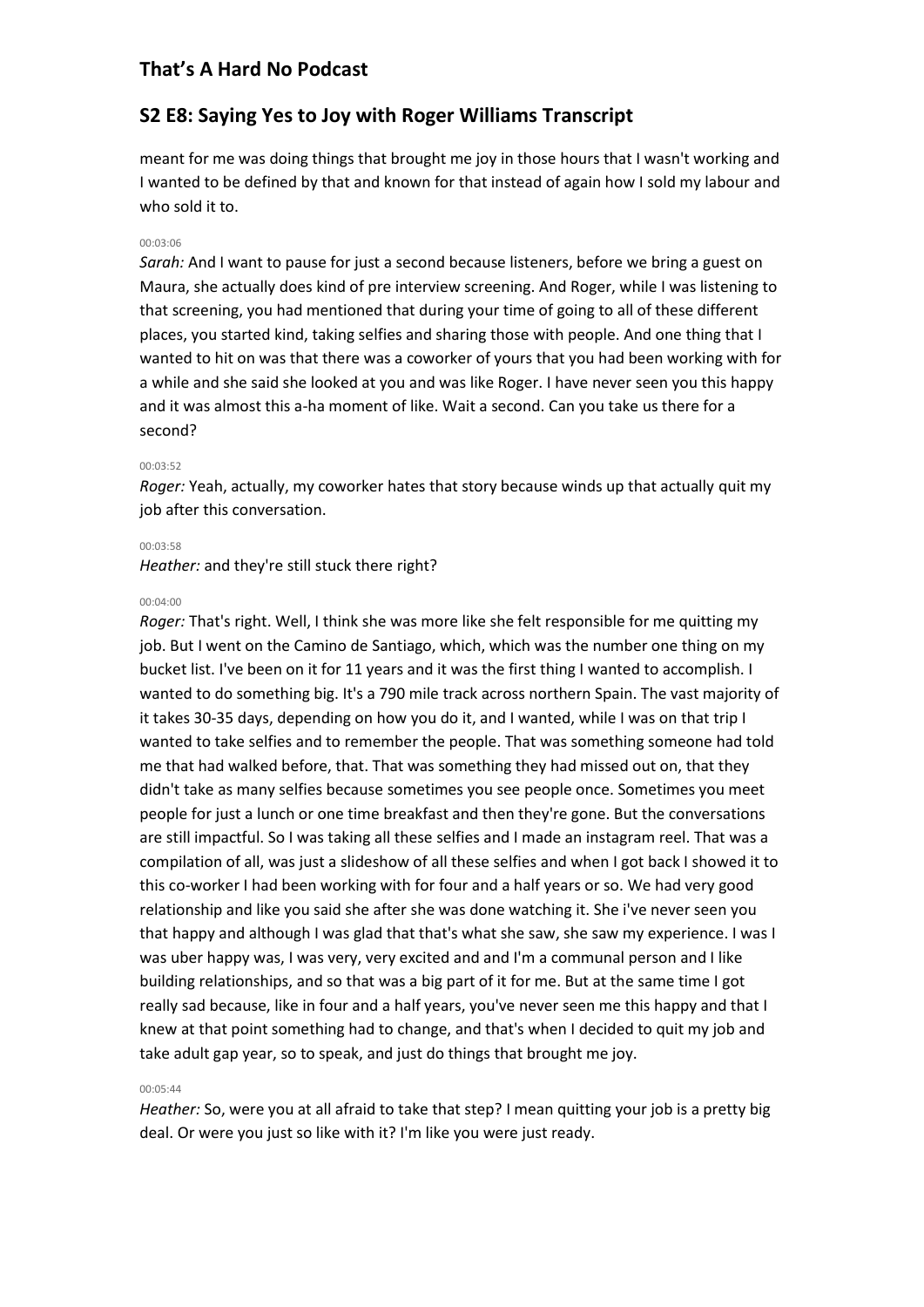### **S2 E8: Saying Yes to Joy with Roger Williams Transcript**

#### 00:05:54

*Roger:* Well, I think I think I was ready. It wasn't as much the job. I think that's part of it. I was doing youth work, helping high school students who were typically not students that would go to college, help them prepare and go to college, their families. They were first generation college students, they were low income and so now the time people, when I told them what I would do, they would be like: oh, that must be so rewarding, that must be so rewarding and you must get so much out of it. And I think, like nurses and other professions, it's like, yeah, I do, but at the same time it's hard work, it's constant, it's you know, it's always on your head because you.

#### 00:06:29

*Heather:* Giving, giving, giving.

#### 00:06:31

*Roger:* Yeah, and then the weight of it, and the expectation is that you should find yourself worth in that and be grateful that you have this job that makes this impact, and so that was a part of my mindset. So as far as looking at myself, and you know, saying I want to be known more than that, although that's a great thing in society, looks at that as something that's worthy and honourable. I wanted to be known for more of the things that mattered not matter to me but were made me excited, made me happy. You know, just weren't just how I sold my labor. So I think that to answer your question, I was ready. It was scary. I had to raid my retirement fund to say okay, I'm going to take this year off but at the same time I'm also building, trying to build some things for myself, work for myself and use my labour for my own enjoyment and benefit and not selling it to somebody else, but doing things that bring me joy and and I can set up a way that I can, you know, benefit financially through that. So and someone asked me once they said: you know there's a huge risk in that and I said: well, here's not really risk in losing that money. You know, you know, rebuild that retirement fund and hopefully I'll be able to do that. But if I have to go back to work I'm not going to regret anything that I did this year. If I have to go back and sell my labour to somebody else, I'm not going to regret what I did and that I think was the most important thing. Is it scary? Sure it's scary all the time and I have some anxiety about it every once in a while. But you know, because I have a partner and responsibilities and but I think in the end I'm not going to regret anything because that i'm only doing things that bring me joy. And so at the end of the year, like I said, if I have to go back to work, that's all right. I haven't wasted my time and I've done lots of things that have made me a better person and have prepared me to be a better employee and all those kind of things. So you know: risk versus reward and for me the rewards great.

#### 00:08:33

*Sarah:* Well, and like so many of us, we talk about the seasons that we go through, and so there is a time and place where we have these expectations in our head of what we feel we should be doing. We pursue a certain path, and it does serve us. But then, like you were saying Roger, it was like our check engine light went and we we needed to reevaluate, we needed to find the joy again and so pivoting and shifting. It's giving ourselves permission to do that, and it sounds like you believe success can and should be redefined by society. Can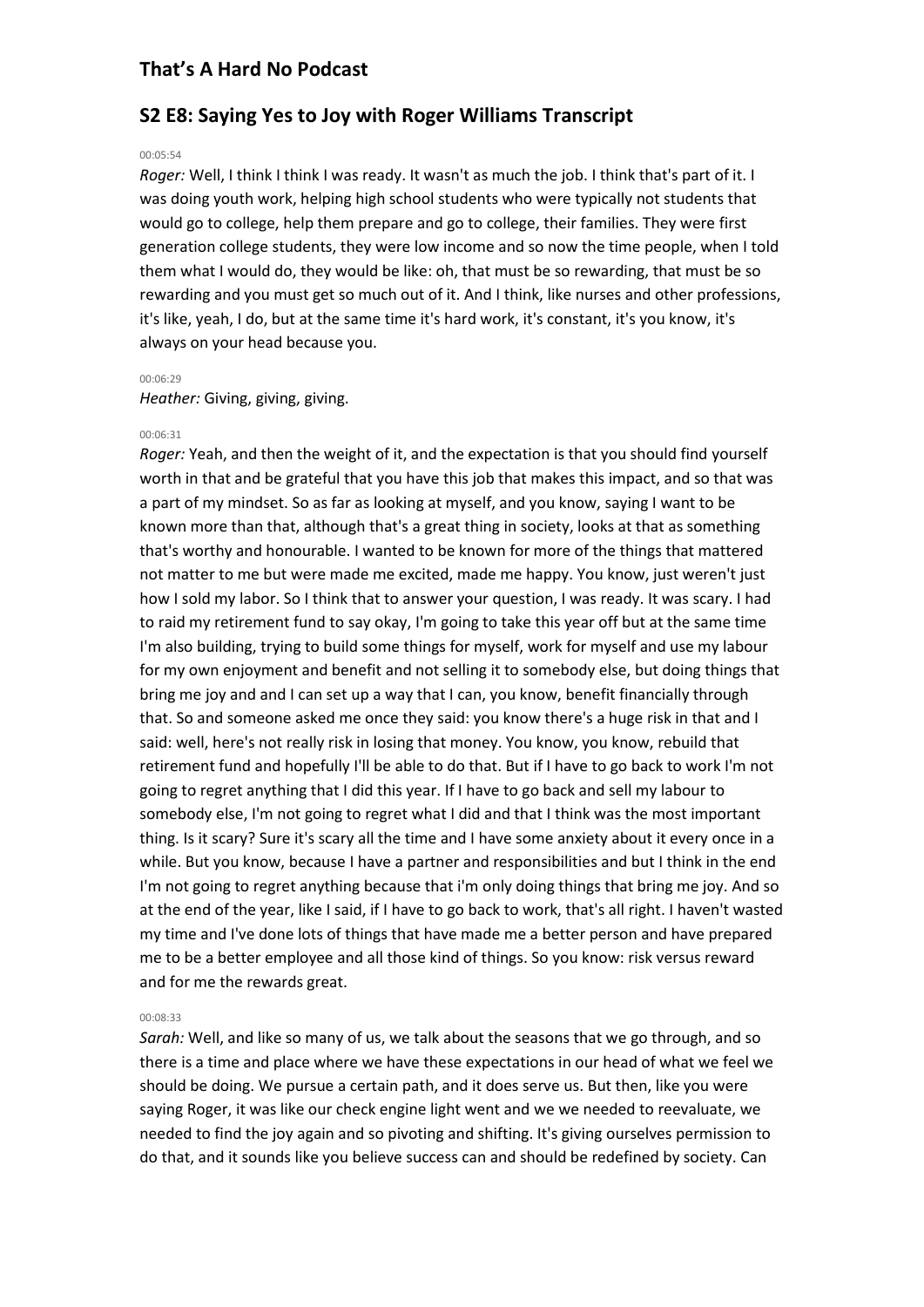### **S2 E8: Saying Yes to Joy with Roger Williams Transcript**

you help us understand boundaries, you have said, to become successful by this new definition?

#### 00:09:18

*Roger:* Yeah, that was one of the biggest thing that drew me to this podcast was just the title that's hard now and in saying yes to so many things, you have to say no to other things and the boundaries, the boundaries that I said were it's not just doing trips and seeing ancient places or doing adventurous things. Those are all great, but it's more. The bigger issue is that I'm saying no to the things that bring me down and I'm not letting those things dictate what I can and can't do. And again it goes back to that: know, the issue of fear, societal pressure and what people think about what i'm doing. I'm saying no to allowing other people and in society as a whole, dictate where I find my joy, and so and sometimes that's difficult sometimes that saying no to family, sometimes that's saying no to friends, and a lot of times it's saying yes and but but you have to at some point and it's it's hard because our society is very much a duality. It's you know, be selfless, do all these things, but the same time there's this rugged individuality in the west that you know take care of yourself, but when you take care of yourself, people think that's selfish and you know that for me is hard. It's not about being selfish. I've I've always thought that the analogy of being on the plane and them telling you to put your mask on first before you put it on a child or an elderly person. Now that makes sense to me, that you take care of yourself and sometimes that means other people lose out. But I'm on the back-end of that. I'm going to be such a better partner. I'm going such a better brother. I'm going such a better son. I'm going to be such a better employee that it's worth taking that time in those moments to say: okay, I'm i'm going to make myself happy and you're the only person that can do that. No one else can do that for you, no one. You can't rely on anybody to do that. I can't rely on my partner, I can't rely on my mom. I have to do that for myself. I can't rely that my best friend. My happiness is dictated by me and only me, and so I have to go out and find that joy and be self-aware enough to know what is what brings me joy and what doesn't right. I think so many times the hardest thing to say no to being able to be self-aware and saying you know what that's not going to make me happy, going, you know, going to this family function and doing something that you know that doesn't make me happy. It's probably best. I don't go to that, then I can you know, because I won't be a happy person while I'm doing it, and so it's better for everybody if I don't and I think that that's where we get stuck sometimes. Well, you have to sacrifice and do these things well. Sometimes that's not the best choice for people.

#### 00:12:04

*Sarah:* I am over here like a bobblehead, just agreeing with everything you're saying, and it is hard. You know, and and it's like swimming against this current, that you're constantly there's all of this noise, all of this societal expectations and pressure. But when you are determined, you get what you need to to swim in and keep going.

#### 00:12:28

*Heather:* I think also there's just the practical matter. There's only so much band with. So if you have a goal, if you want to go do these fun, joyful, interesting things, you're only human. There's only so much you can do, so something's got to give, something has to be a no in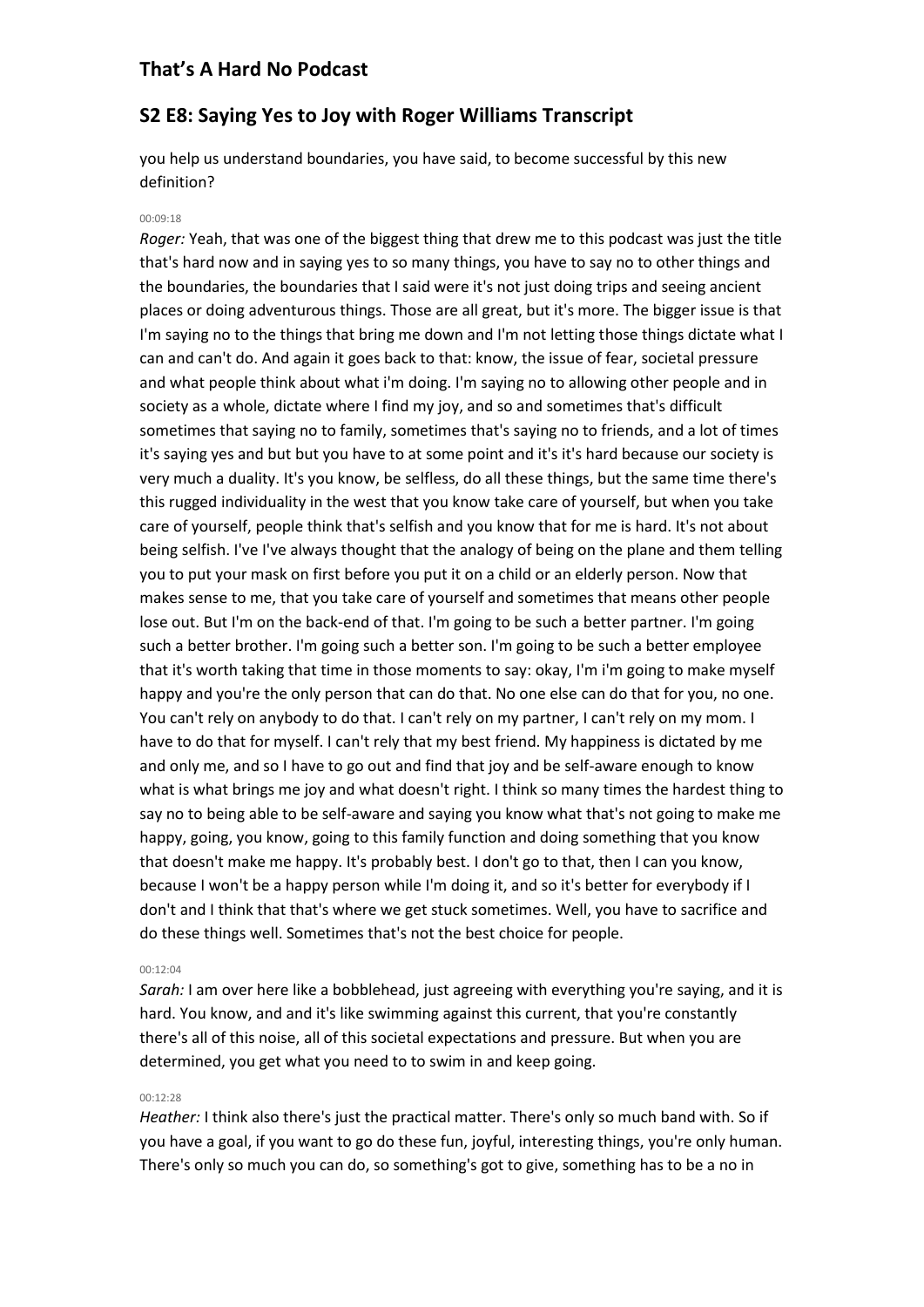### **S2 E8: Saying Yes to Joy with Roger Williams Transcript**

order to make room for that. Yes, so it's not always about rejecting people or things, it's just making room for yourself.

#### 00:12:55

*Roger:* And I think that sometimes things can be both and it doesn't always have to be one way or the other. I'm not talking about being completely selfish. So taking my Camino trip as an example, that was something I wanted to do. I wanted to go and experience that. I wanted to do the whole trip and that was important to me, my partner. That was not appealing to her, to, you know, walk 1515 and 18 miles a day and you know for 30 days and live in hospitals where you're sharing showers and you know all that kind of stuff. That wasn't as appealing to her as it was to me, and so in the process of taking that trip, she was like, well, I've always wanted to go to Spain, i've always wanted to do some slow traveling, and so what happened was that while I was walking from Saint Jean-Pierre to Port France to Santiago, she was in Seville and Madrid and Barcelona and she was. She had a wonderful time, you know, and did some amazing things on her own, travelling by herself, being courageous to do that. And then the last five days of the Camino, she came to Soria, met me in Soria, Spain, and then we walked the last five days together, which allowed her to get a certificate of completion. We got, you know, we got to do something together again: that self-awareness of knowing you and you can bring people into that self-awareness.

#### 00:14:13

*Heather:* Right.

#### 00:14:13

*Roger:* But you have to be willing to. You know, not just compromise but really understand that the other person knows who they are, and so I would never force her to do the full Camino because that would have just been miserable for her. You know, but I'm so glad she got that experience of travelling and then we got five really good days and you know we just it. Just like you. We met each other. We had a great night. We got up next morning. You know it took her a little while. She was like, oh wow, we're really walking 15 miles and but she got in the rhythm and the conversations were great. It was just like we were back home. You know nothing had changed and I think that really is because we both knew each other well enough to know that we wouldn't want to force the other person and you have to be able to willing to willingness again to give whoever it is sibling partner, whatever the space to be themselves in whatever is going on and for them to be able to say yes and also for them to be able to say no if they don't want to do it right. I wasn't offended, she didn't want to do the things I did. That's fine. That's great. You're an individual person. I'm happy for that and I'm super proud of her for doing two and a half weeks of solo traveling. I think you know that's an amazing thing to do, so I was. You know, I thought it was a good balance. Right, you don't.

#### 00:15:33 *Sarah:* Absolutely.

#### 00:15:34

*Roger:* And that's what you should try to find: a balance, and not necessarily always one side or somebody else sacrificing all the time for other people.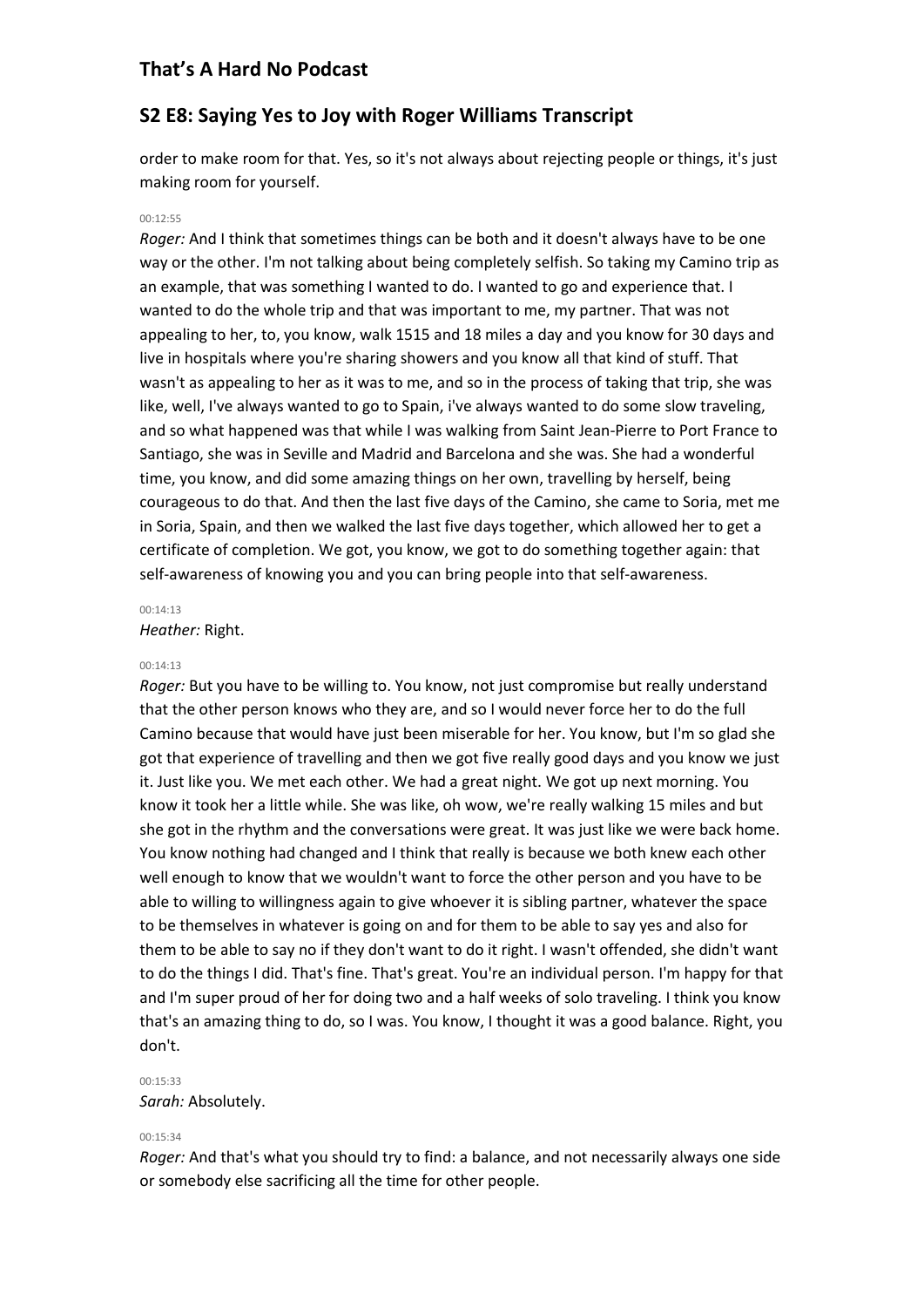## **S2 E8: Saying Yes to Joy with Roger Williams Transcript**

#### 00:15:42

*Sarah:* We are going to take a short break. We'll be right back.

#### 00:16:06

*Sarah:* So I really want to take some time to, you know, normalize that it is okay to be selfish and there are times that we have to put ourselves first. I love that metaphor of putting your oxygen mask on first before assisting others. I also think to your point: it takes a lot of intentionality, and so it's not that we can just say okay, I have my agenda for today. It's all about me. We have to, especially in relationship, identify. I am bringing awareness to myself. These are the things that I know that I need share with me. What do you need and then how can we collaborate? How can we both get our needs met in order for us to not feel resentful, to feel like we're filling up our cup? So what were some things that you felt really helped to communicate your needs? Is that something that you know is just innately? You know you have that in you, or is it something that you really had to develop the skill?

#### 00:17:19

*Roger:* Yeah, I wish it was, I wish I was eight, I wish it was night and all of us, but I was. I was married for 25 years and probably the last 15 really not good years, and a lot of that had to do with my understanding of what relationships looked like is what I need to sacrifice, that I need to sacrifice that. I need to sacrifice and I made some major mistakes now towards the end the last five years. But a lot of that had to do to the fact that I didn't love myself. I mean that's really what it pulls down to is that I didn't love myself enough to say this is what I needed, and so when it's so often we we don't have the courage we don't have now because of whatever is going on around us. We don't have that ability to say this is what I need. This. This will make me happy and you know, and I doubt my ex partner would would ever listen to this. But but it's you know, a lot of like. One example I'll give is like she hated sitcoms, she did not. We just could not watch sitcoms, and so ever the TV was always controlled. There was no give and take, I like sitcoms. You know the big bang series. I want to watch it, but she thought that they were stupid and so we couldn't watch those things. So TV time became.

#### 00:18:39

#### *Sarah:* A point of tension.

#### 00:18:41

*Roger:* Yeah, yeah, and and for me not enjoyable. Right, and so, and then you know you do you just get up and leave? Do you go do someplace else? Do you go find another TV? I mean it's it was so difficult and so now I can say what I learned to love myself. I need to say what I need, and what I want doesn't mean I'm always going to get it, and that's part of it as well that you know I need understand, I just, but I just need to be able to say what I want. And then because when you're able to do that, then you can walk-through that process of saying okay, how do how do we get that or how do we achieve that? And that's what happened with the Communo. I said this is why I want to do this, is this is what I meant and we're actually going through that same process now, because I'm kind of getting the bug to go back and do it again and she would like to do the. There's multiple routes on the Camino and she would like to do the Portuguese, and I want to do. I mean I want to do the Francis again, the Frances, because there's things I didn't accomplish while I was on it. I want to go back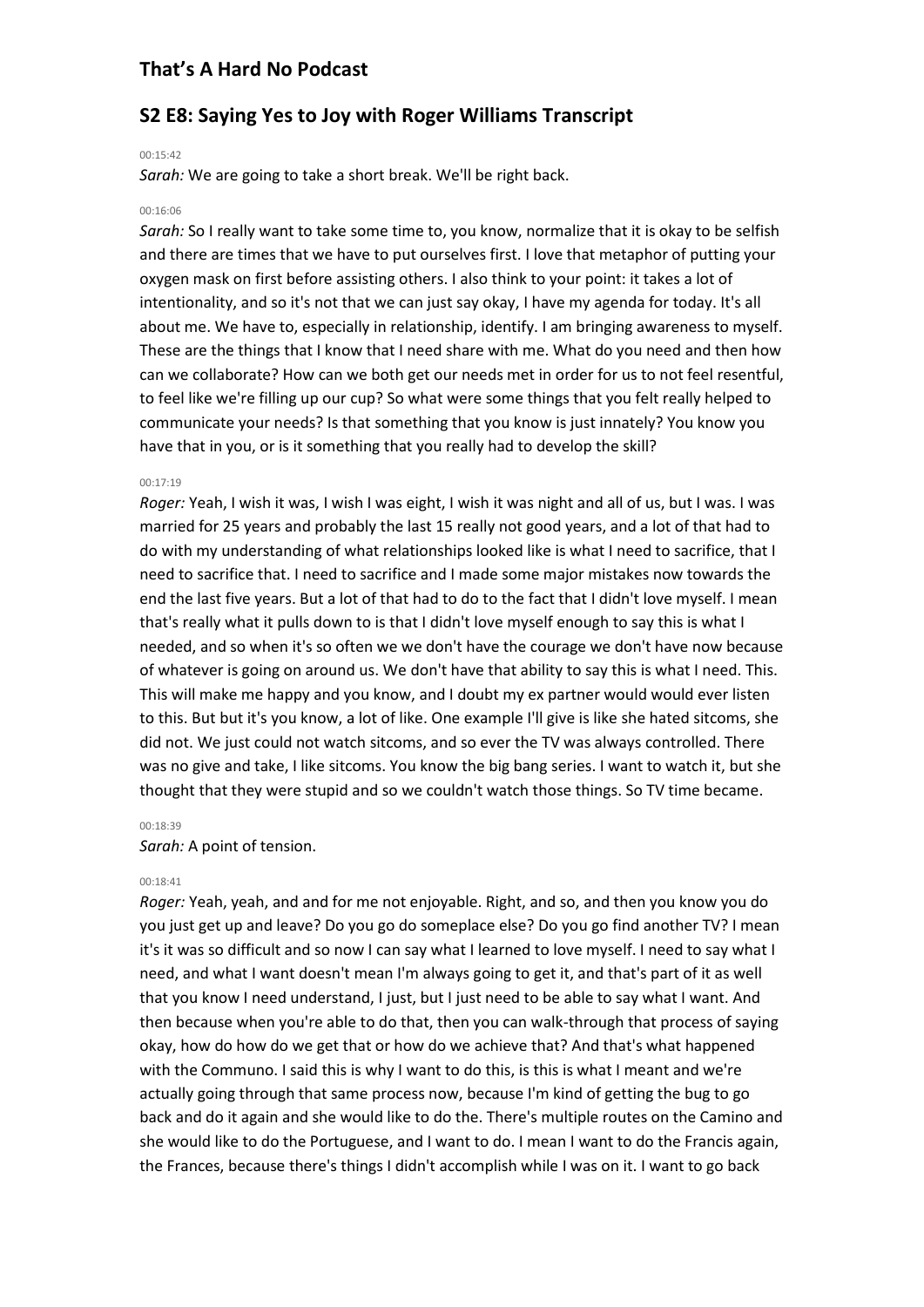### **S2 E8: Saying Yes to Joy with Roger Williams Transcript**

and and figure out how to accomplish, and so I'm just like, well, I mean, if we have the capability, I'll just walk to Frances and then meet you in Portugal and we'll just now. I'll just do it again, you know, just walk, I'll just walk another 20 days, just like that's fine, if that's what it takes for us to do that to.

#### 00:19:52

*Sarah:* And I just I think this is a good reminder for anyone listening that if you're noticing that there is a point of tension within the dynamics of relationship, to honor that, to not judge it, not criticize or blame, but just to acknowledge and take some time to on that, to just kind of we talk about this body scan. Where am I feeling this in my body? What am I afraid of? Am I afraid to be vulnerable and share something, because I maybe have a history of being rejected in the past, but I think to your point, it needs to be released. We need to be able to share what it is that our heart is desiring and that can be, you know, different during different seasons. Yes, there's definitely things that we just have to do right now. You know, changing dirty dipers is something that I not always want to do, but it's the season, I mean. So, yes, you have to take something. You know, take one for the team, but also here's what I need more of. Here's what I need less of here's how I would feel most supported and just laying all the cards out and then deciding what cards can we pick up right now? What can we kind of park for later? But we'll go back to but continuing to have that open dialogue, because we talk a lot about generational patterns and how. Even with boundary setting it is, and I use this language, often it's not to blame, shame, judge or criticize. It's to acknowledge boundary setting as a skill and often one that we did not learn in our upbringing.

### 00:21:38

*Roger:* And it's our responsibility right. It's our responsibility. Set that boundary and let that boundary be known. It's not the other person's responsibility to read our head. You read our minds and figure out what that is. You know, I have to love myself enough to set my own boundaries and be vocal about it, and so I don't I don't blame my, my ex partner, for being controlling. I didn't I wouldn't I never had the gumption to say: hey, look, this is what would make me happy. That's on me, that's not on that other person. That's on me to take responsibility for that. And and that's hard to do. When again we go back to the original portion of the conversation saying there's bunch of societal norms, I had had some original family stuff engrained in me that said you know, like like Williams, don't get divorced right, I mean like that was something that was ingrained in me, and so that was. It was a major deal. When I finally decided I was going to file, that was you now. That was a big step, because I didn't at that point it was. I have to love myself enough that I need to move on from this relationship, regardless of what my parents think. I need. I need to do this for me and and I just sat down down and explained it, and my dad was like all right and my mom was like okay, you know, but it was, but these it was my responsibility. I wasn't my parent's responsibility to release me from that. It was my responsibility to take, to be brave enough to love myself to be able to do that.

#### 00:22:57

*Heather:* What I also like about your description of the process you and your partner have gone through to make some of the decisions, like your, your, your travel plans, is you love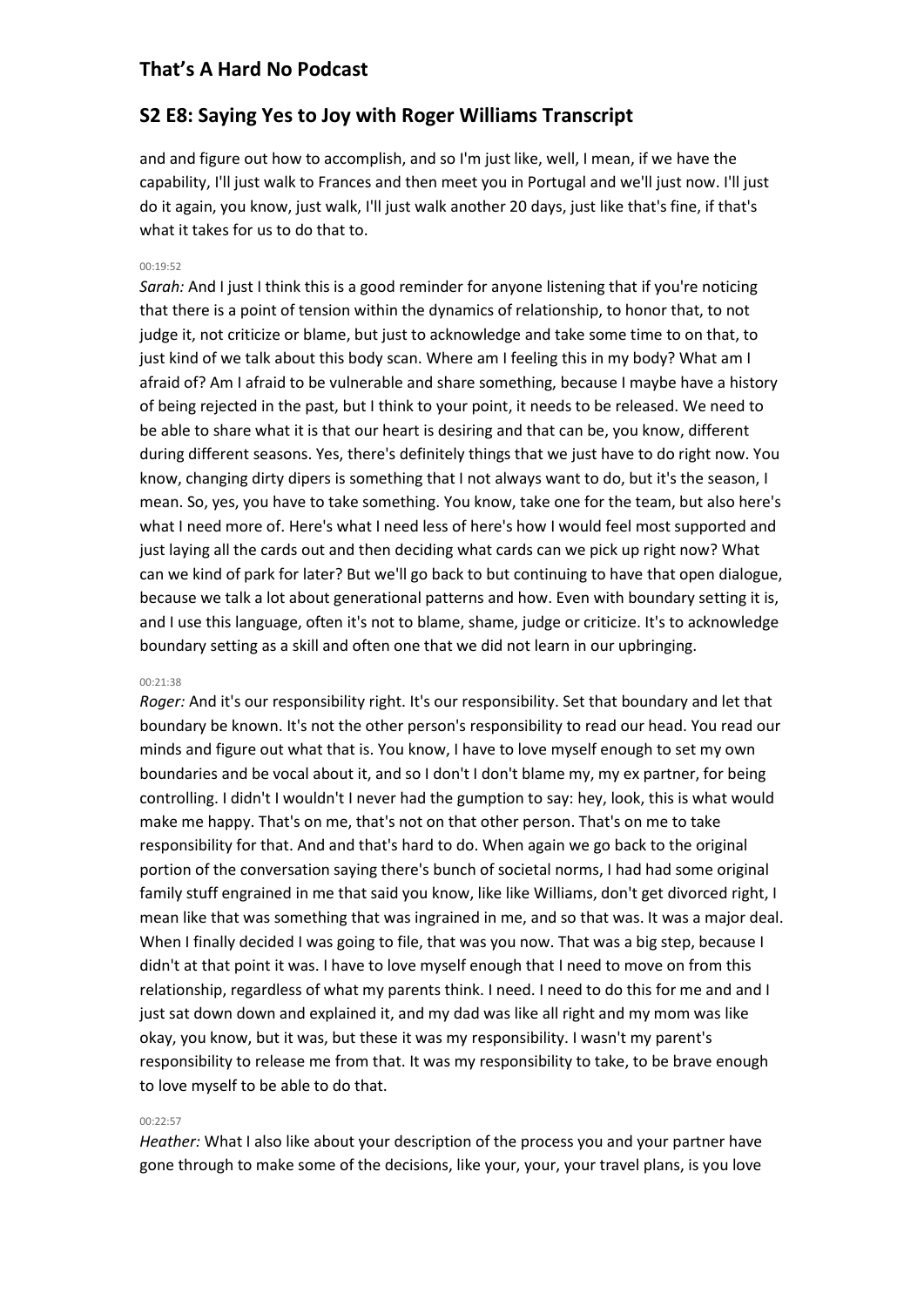## **S2 E8: Saying Yes to Joy with Roger Williams Transcript**

yourself enough to set these boundaries and say: this is what I want to do and this is what I need to be happy. But you're also coming from a place of empathy. You know i've been married 26 years and it's been a rocky road sometimes, and what I've learned in my wizened old age now is that is that I have to remember why I'm in this relationship in the first place and come with the sense of empathy so that I'm listening and I'm learning and I'm making space for him, and it sounds like you have that kind of thought process going on in your relationship.

#### 00:23:42

*Roger:* Yeah, I mean again. I go back to the issue for me in that is that I don't have to get my way. That's a battle this is, you know this isn't this isn't checklist of who has more, who has less hashmarks next to their name about what they get.

#### 00:23:57

*Sarah:* Right exactly. It's not score keeping.

#### 00:24:00

*Roger:* Scorekeeping is just just a chance for me, as long as I can say what I want. That's where I'm good, because then I at least know I've vocalized it. No one's trying to read my head and it's the responsibilities on me. Like I said earlier, I may not get what I want, I may compromise more than I want to, but we've gotten those things out where it's visible, so that we can both make good decisions about how to compromise and where to compromise, and we're not to and be empathetic to the other person to be able to say: okay, that's that's definitely sounds like that's a strong need you might have. Let's figure out how to do that, and without the vocalization of it I just think it's it's almost impossible to do.

#### 00:24:43

*Sarah:* And remembering that we're on the same team, I think sometimes it can feel like we're opponents, but really that we want to win. We want the team to win. So what would that, you know? Get out the playbook? What does that look like? How can we work together to? You know, cross that finish line or get that goal or score, whatever it is? And so I think that that's also a really good message. So are there any other specific knows that you feel you kind of had to exercise in order to pursue this gap?

### 00:25:25

*Roger:* I definitely had to say no to my fears of not, of not having a job in society. Looking at me and saying what are you doing, you know I had to say no to other people's perceptions. I think that's what I would say and constantly still doing it, even after six months. I'm still, you know. I'm saying no. That's that's your stuff, that's your your expectations for yourself. Those aren't mine. I'm not going to own them. I think that's a that's a big part of.

### $00.25.52$

*Heather:* Well, can I pause for one second, because I think a lot of people can relate to that in some way or another. Was there anything so? Yes, you say no. I know Heather you've shared before. Like you, use inspirational quotes to kind of help you get through certain situations. Was there anything that supported you to help you get through saying no or rejecting some of those outside expectations?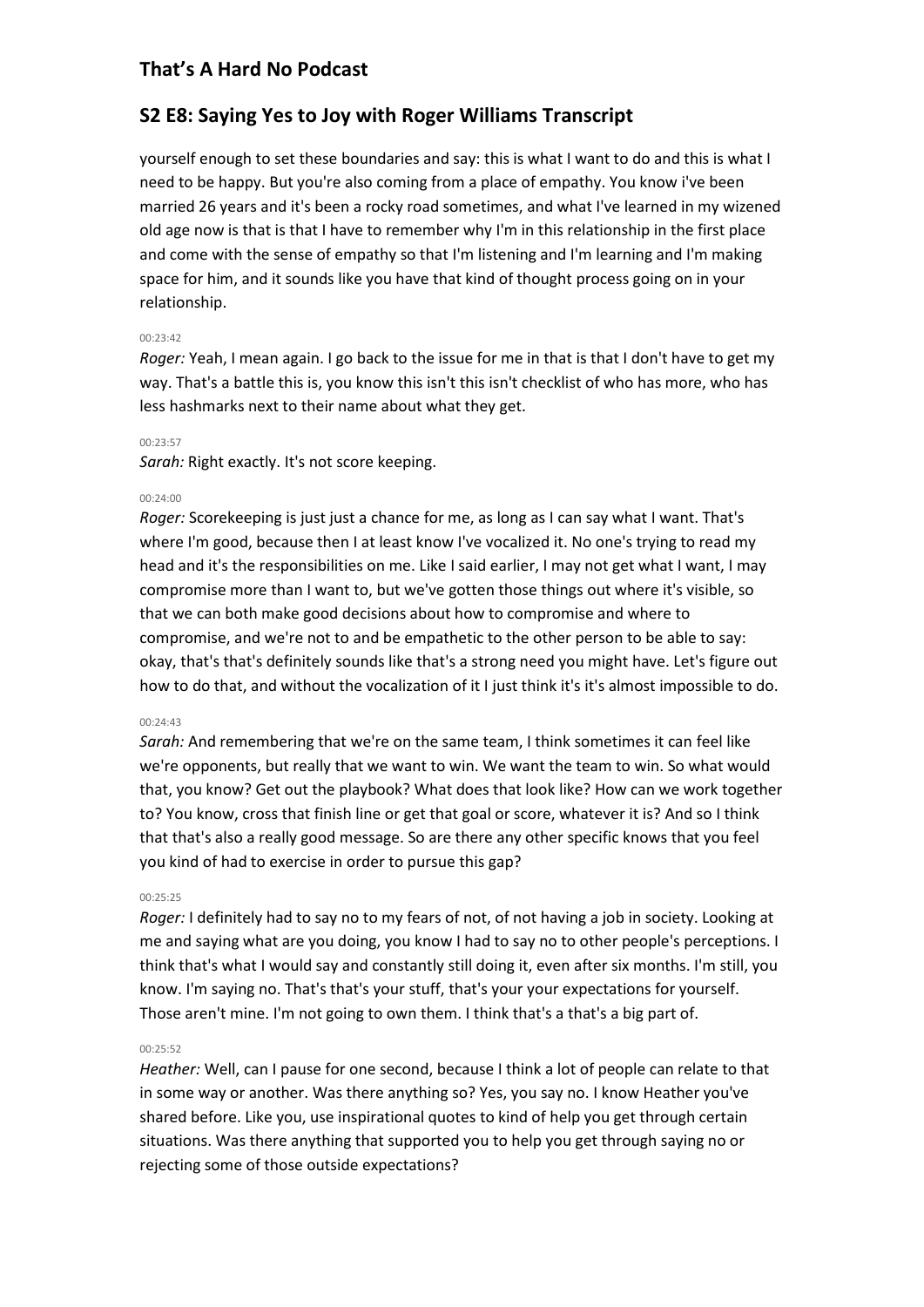## **S2 E8: Saying Yes to Joy with Roger Williams Transcript**

#### 00:26:23

*Roger:* I think it is holding up a lense that says: does this bring me joy or not? Looking at things through that lens is what helps me decide whether not I'm going to do something or not. And and yeah, I don't think they had like an actual process of just besides stopping and saying: does this bring me joy or not?

#### 00:26:49

*Heather:* I mean that's a great question. I don't think we ask ourselves that enough.

00:26:53 *Roger:* No, we don't.

#### 00:26:55

*Heather:* We just get on with it.

### 00:26:57

*Roger:* Yeah, and it's it's scary, scary part of that is that that again it goes back to everybody else. Looks at you like that, selfish. Again I say: you know, if it's bringing me joy, I'm goin to be a better person than the process, and if it's not bringing me joy, then I'm not going to be. I'm not going to be a 100% i'm not going to be able to participate, I'm not going to be able to fully embrace what's going on around me, and so it's it's really important question: if it doesn't bring you joy, you probably shouldn't be engaged with it because it's not going to help you be the best version of yourself. If you're not, if it doesn't bring you joy.

#### 00:27:38

*Heather:* So, speaking of joy, tell us about the things you've done during your gap year that have bright joy, let's lighten this up a little bit.

00:27:45

*Roger:* Oh yeah!

#### 00:27:46

*Heather:* Tell us some of the things on your bucket list that you've crossed off.

00:27:49

*Roger:* I got knuckle tattoos.

00:27:51 *Heather:* Nice!

### 00:27:52

*Sarah:* I have been tattooing for about 25-30 years. I don't even know how long i've been tattooing on my body and knuckles have always been like the things you can't hide when you get em. You're out there unless you're wearing, unless it's winter and you're wearing gloves, and took me a long time to come up with what I wanted, and then it took me a little while to decide to pull the trigger on getting them done, and so I got those done. I crashed a wedding, happened to be a wedding in Costa Rica. It was a destination wedding. They were friends, but I wasn't invited to the wedding and my partner and I did that together. We went to strike and did that. I'm in the process of writing a book, which has been something on my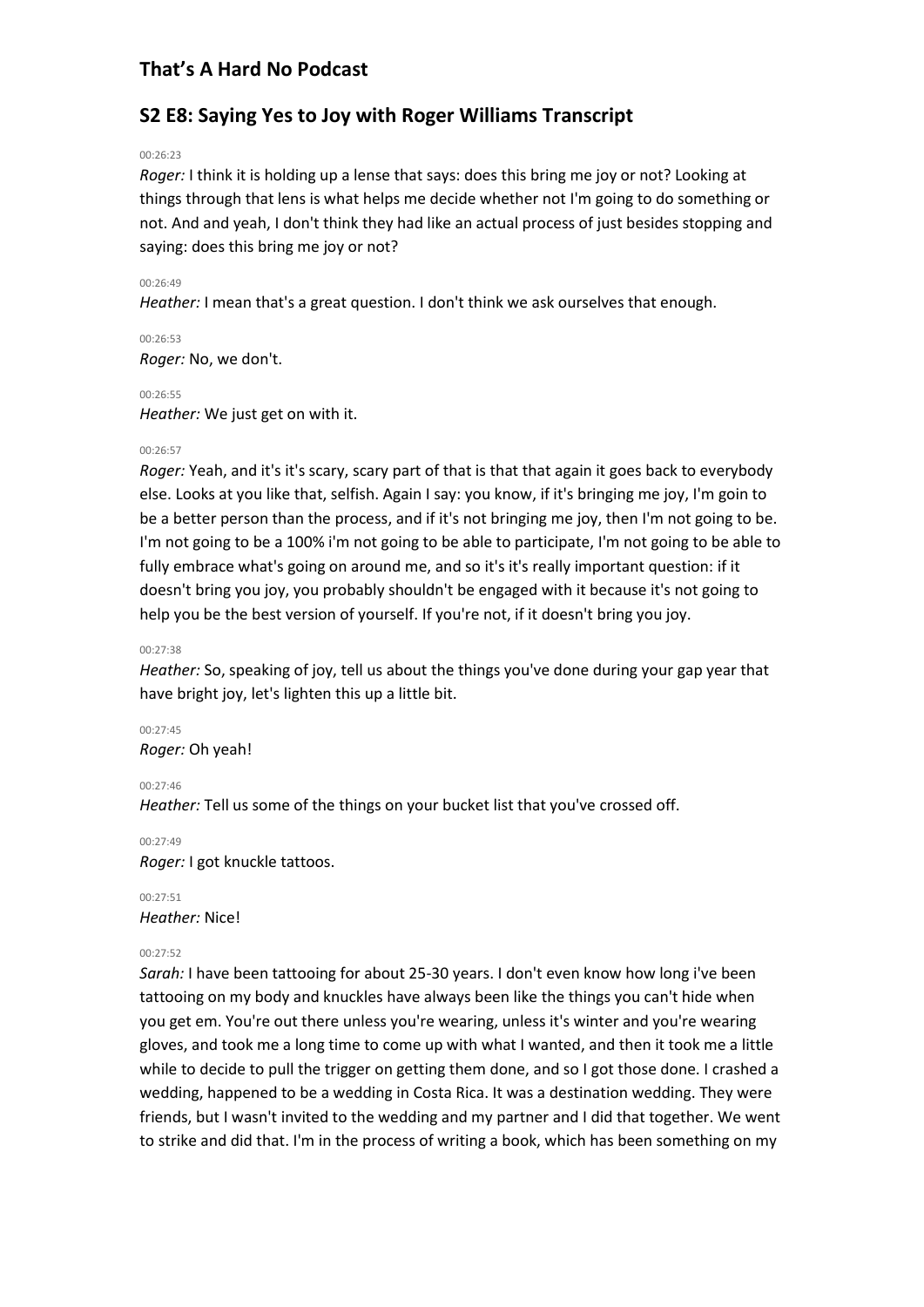## **S2 E8: Saying Yes to Joy with Roger Williams Transcript**

list for a long time. I took a three-month trip from Costa Rica to Israel, to Italy and Spain and United Kingdom, and so my father passed away during that time.

## 00:28:46 *Heather:* I'm sorry.

### 00:28:47 *Sarah:* I'm so sorry to hear that.

### 00:28:49

*Roger:* No, thank you. I appreciate that we were. We were good, we were good, so I'm i'm at peace with it. For the most part, I do miss him greatly and miss being able to call him and hearing his voice. But yeah, that was, that was okay. But the book is about his relationship with his father, my relationship with him and my relationship to my son, all through the lens of the history of professional wrestling, because we were all fans of professional wrestling. So that was kind of point of doing that while I was on this this trip and I'm i'm hopefully going to finish off visiting all 50 states in the United States here, before my gap years over, i'm excited about that. I only have two more to go. Yeah, I'm trying to do that, and you know the thing that I really found on-going on that three-month trip was that when I opened myself up to being intentful of being out in the world and and seeing things, that things I didn't expect happen right. So an example would be was in Matera, Italy, for for a month they are riding and I was walking through the town one day, just kind of strolling through and and just ran into this Salvador Dali sculpture in the middle of one of these plazas, and it turns out there were 6 sculptures of his in this town. You know, I never, I didn't have seeing Salvador Dali sculptures my bucket list, but when I opened my eyes and kind of slow rolled my travel, it was, you know, other things. Open up, you get to experience things that you weren't expecting. So I think that's been a huge benefit.

### 00:30:27

*Heather:* It sounds like your definition of a bucket list isn't necessarily big grand things are traveling the world, though it sounds like it can be anything right getting the knuckle tattoo, you know.

### 00:30:40

*Roger:* And that's what I try to promote to people. Is that your list is your list. I'm not going to judge it, whatever it is. Don't judge my list. I'm not going to judge your because I have some weird stuff on my list. But I have friends that I have one specific friend who loves to play golf. I can't stand golf, you know, but it's it's kind of one of his passions. So he's decided that he's going to do all 50 states. He's going play around a golf in all 50 states like that's that's just that's it, that's his bucket list. There's no, there's nothing else on his bucket list. Besides. I have a friend that her bucket list all consists of learning to cook certain foods, and so that's what her buckles consists of. Yeah, I,I think that it's it's not necessarily about, and there's lots of debate out there about. Do you call the bucket list? Do you call the life goal list? You know all that, and for me that's.

00:31:27 *Sarah:* A Joy List!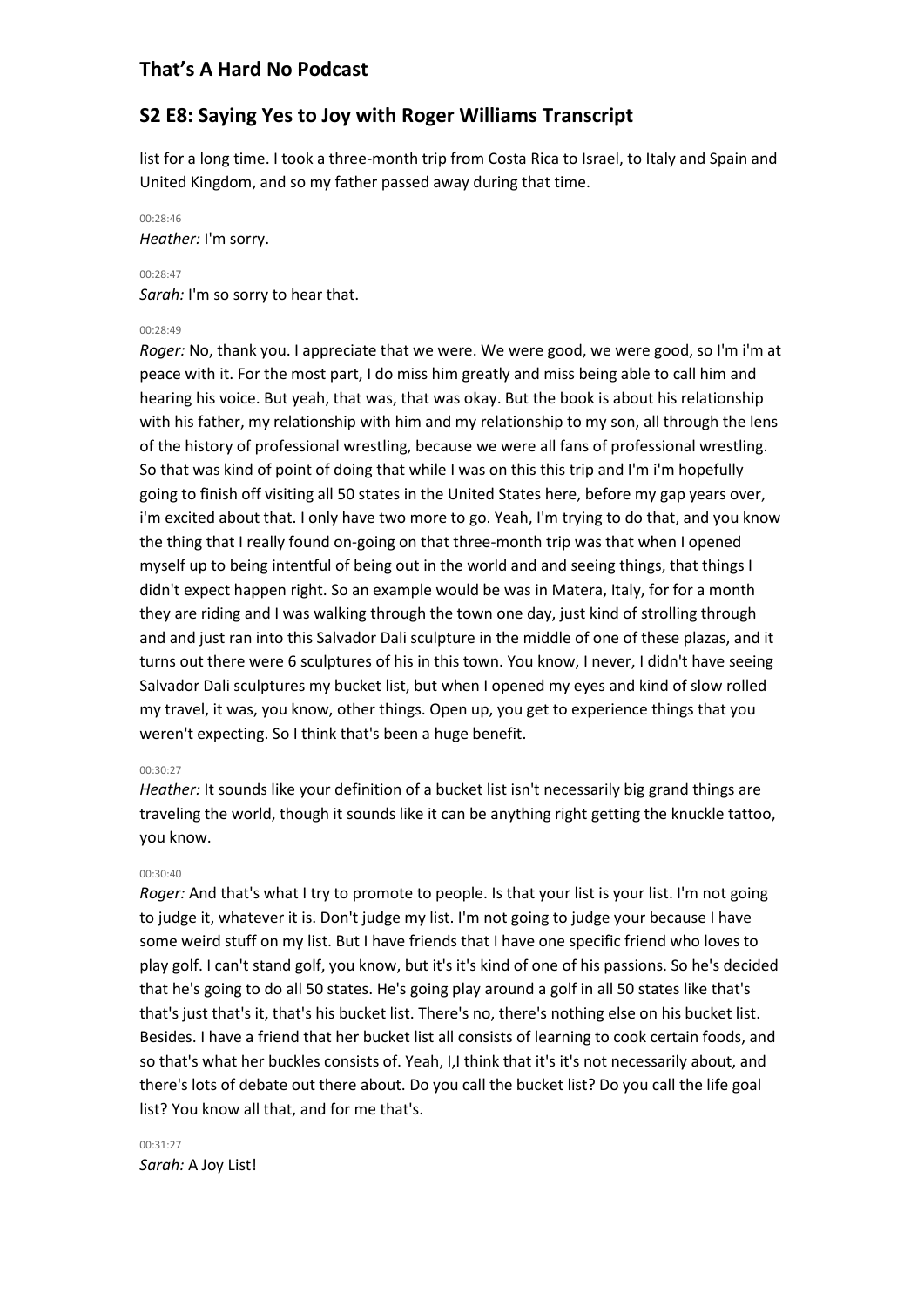## **S2 E8: Saying Yes to Joy with Roger Williams Transcript**

#### 00:31:29

*Roger:* Joyless, I mean, yeah, yeah, that's great term, it's it's just, it's just things that you intend fully want to do that. Yeah, that bring you joy, and whatever that is, it doesn't know. No one else can really judge what that is for you. So what's on the list doesn't matter as much as that. You're intent fully doing something about the list. It's one thing to create a-list and that's why I always tell people, you know, write it down, write it down at least once, physically, take a piece of paper and writing utensils and write it down once so that you can go through that process of seeing it written and physically writing it yourself and mentally having to do that exercise, because then it really becomes actionable and it's not just some, you know. For me before my heart it was just this list in my head of things and that list just gets jumbled around and pushed aside by all the other things going on in my brain. But when you write it down for me, sticking it on my mirror, and so I see it every morning, that that makes it more actionable because it's daily reminder that it's there and and then I need to be working towards those things at one level.

#### 00:32:34

*Sarah:* And I think that that is a great exercise for listeners to do is to just hold space, take time, to be intentional, to really think about what. What do I want? What do I need to feel, as you put it, Roger, to feel more joy. And it is all about intentionality, Roger. I'm curious for you because again we we got just such a small snapshot of what you've been doing, but you did a beautiful job of sharing. What would you like listeners to really take away from this gap year and this conversation that we've had with you today?

#### 00:33:15

*Roger:* I think that for me it's more of amalgamation of everything we've said right. Live life intentionally and you can do that through a bucket list. That's because I think some people like, how do you live intentionally and intentionally, go to work every day, make, intentionally clean the house. You know intentionality is such charged word at some level, but it's intentionally living towards. You're making yourself happy and I think that if you need help doing that, but list a life goal list, whatever you joy list, whatever you want to call, it, can be a source for you to have those goals in front of you and in such a way to remind yourself on a daily basis that I need to make myself happy and I can't rely on the people who do that.

#### 00:34:00

*Heather:* Well, we're so happy that you were able to talk to us and help people think about living their lives more intentionally and and also just behind the scenes. We had some technical issues the first time we tried to do this and you just so patient and kind about it. So thank you for just being open.Tell us a little bit about how people can learn more about your gap year and other people taking a gap year.

#### 00:34:28

*Roger:* Yeah, so I have integram account. That's the best place to see stuff about me. It's a crosser offer and post stuff about things that i'm doing. The buckle lists. I'm crossing off, and the bigger issue for me is the crossing of podcast, which I have, which I invite other people that have crossed items off their list to come and tell their story, and you can find that.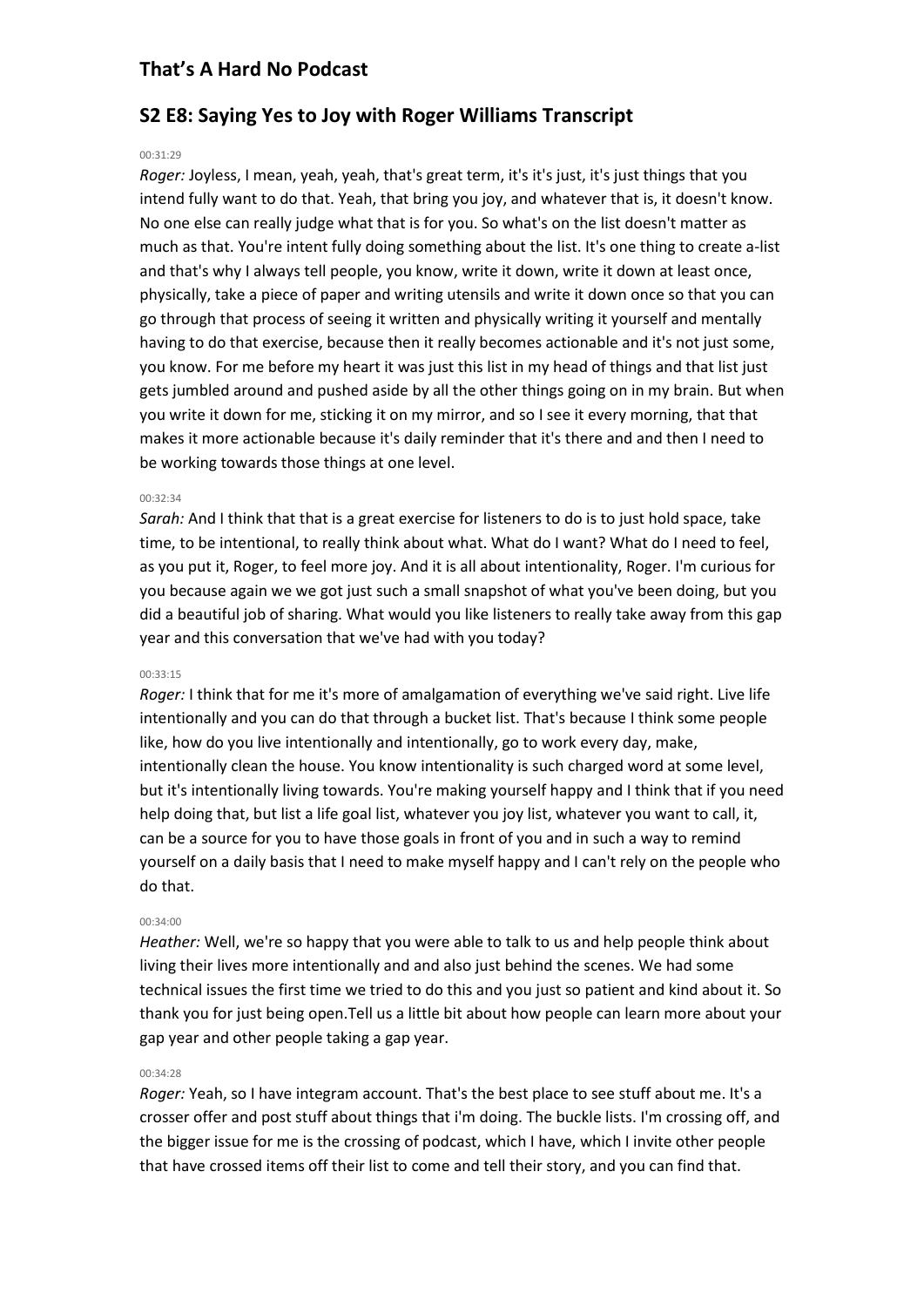## **S2 E8: Saying Yes to Joy with Roger Williams Transcript**

Whereever you listen to podcast, it's everywhere. You can also listen to it. Crossingitoffpodcast.com, where you can find out more information about me and connect with me and ask me questions or see if there's ways I can help.

#### 00:35:08

*Heather:* Fantastic, and we'll put those links on our show notes page as well.

### 00:35:11

*Roger:* Thank you so much.

### 00:35:12

*Heather:* Thanks. This has been great. You know I tried to sit-down and write my bucket list items out and it was actually a lot harder than I thought. Like what's bucket list worthy? So I'm going. I'm still working on it, but it did make me think.

#### 00:35:26

*Roger:* Brings you joy put on the list.

#### 00:35:28

*Heather:* Right, that's right. Well, thanks again, Roger. It's just been so nice meeting you and talking with you.

#### 00:35:34

*Roger:* Thank you. Thanks, Sarah.

#### 00:35:42

*Heather:* Okay, so that's it for today. Thank you so much for listening. Visit our website. hardnopodcast.com for this episode. Show notes, past episodes downloadable and links to resources. Also, you'll find links to each of our websites: lovergirl marketing, dotcom and purposeful growth and wellness,

#### 00:36:03

*Sarah:* And make sure to follow us and get in touch with us on social were a@HardNoPodcast on facebook, instagram and twitter.

#### 00:36:12

*Heather:* And please do us a huge favor. If you like what you heard here, please subscribe rate and review our podcast wherever you listen, so others can find us too. And if you have a friend or family member who you think could benefit from this, you know why not just send them a little text with a link to our podcast, just like a little nudge, nudge, hint, hint.

### 00:36:34

*Sarah:* Thank you to our friends and family, our villagers, for listening and your continued support.

### 00:36:40

*Heather:* That's a Hard No is a joint production of Clever Girl marketing and purposeful growth and wellness.

### 00:36:46

*Sarah:* Marketing and production coordinator Maura Del Rosario,